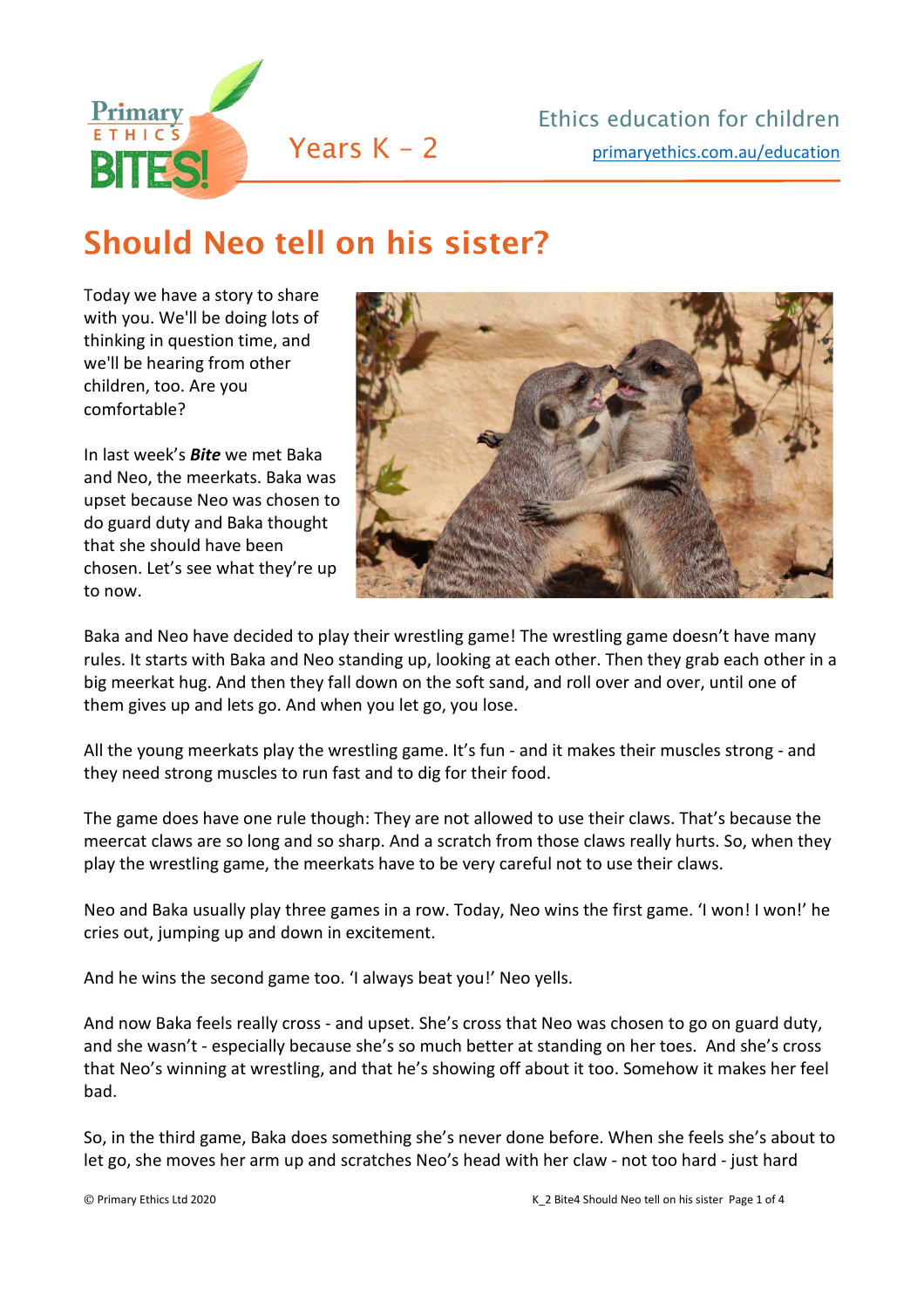

enough to make Neo let go. Neo puts his hand to his head. There's a cut, and it's bleeding. Neo glared at Baka and said, 'You used your claw! Baka, you used your claw! Why? Why did you do that?'

Baka can't answer. She just stares at the scratch on Neo's head - and Neo stares back. He looks very angry.

And then they hear another meerkat calling, 'Baka! Neo!' It's their big sister – and they call her, Big Sister.

As soon as Neo sees Big Sister, he starts to cry - and his crying gets louder and louder, until he's almost screaming. Big Sister is a lot older than Neo and Baka - she's already grown up. And her special job is to look after the baby meerkats.

Big Sister has to shout to be heard over Neo's crying:

**Big Sister:** What's wrong? **Baka**: Neo's got a cut - on his head! **Big Sister**: Neo, let me see.

Neo bends his head down so that Big Sister can see the cut. By now it's stopped bleeding and Big Sister sees that's it's not too bad.

**Big Sister:** It's just a little scratch. Does it hurt? **Neo:** Yes! It really hurts.

And he starts to scream and cry again.

**Big Sister [gently]**: How did this happen? **Neo [yelling]**: Baka scratched me with her claw!

Big Sister looks shocked.

**Big Sister:** Did you, Baka? Did you really do that to Neo?

**Baka [quietly]**: Yes…but I didn't mean to scratch so hard - I didn't mean to make it bleed. **Big Sister:** But why, Baka? Why did you do it? **Baka**: Neo was showing off - he's always showing off. He wouldn't stop and he made me feel bad.

And now Baka is crying too.

**Big Sister**: Were you showing off Neo?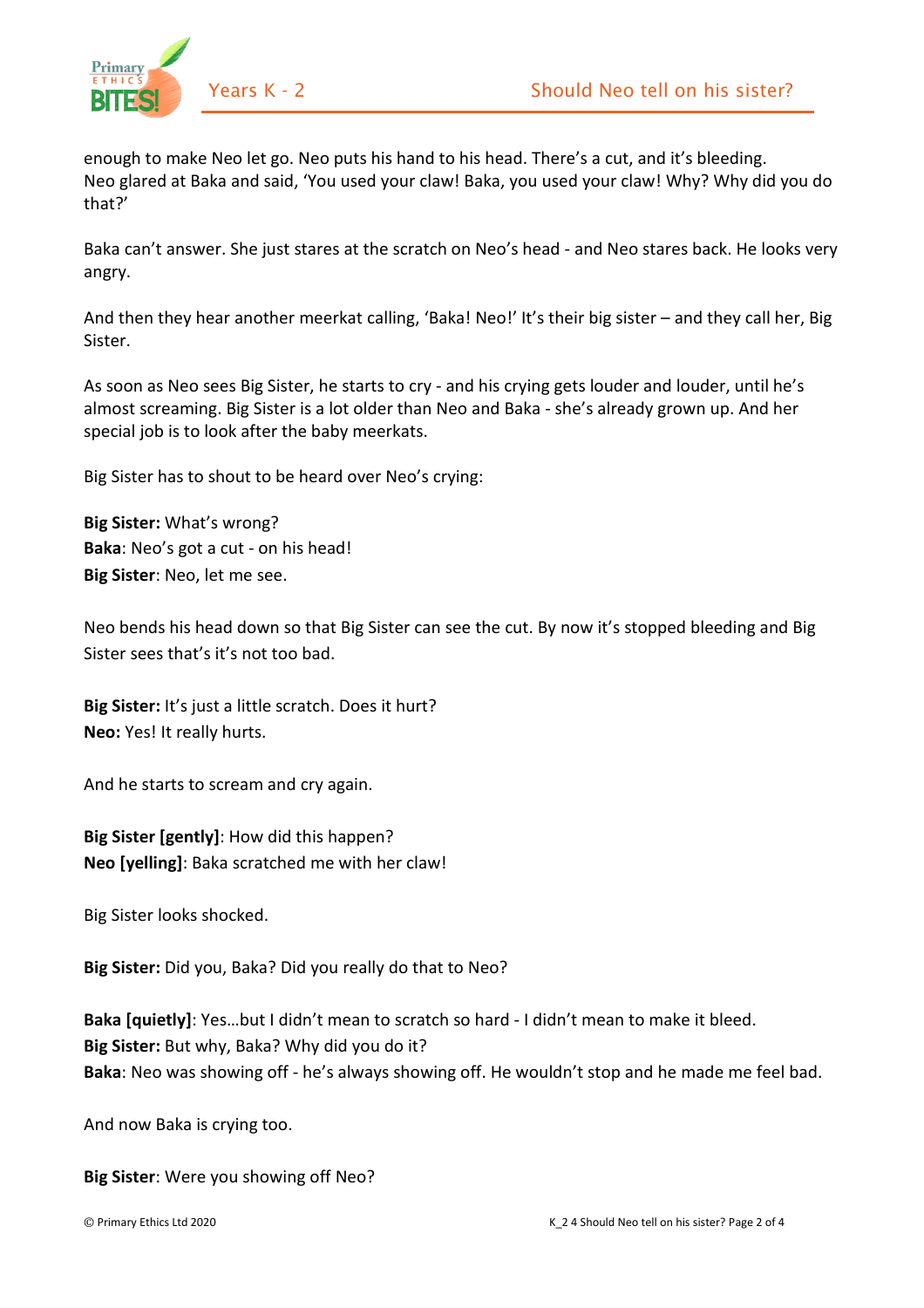



**Neo:** Well, maybe a little bit. But look what Baka's done - look at my cut! She's the one who should get in trouble.'

Big Sister realises it's getting late and says, 'We'd better get back to the burrow. Mum and Dad will be wondering where we are.'

And so together they set off for home.

Let's think about what happens in the story.



*When does Neo start to cry? Is it straight after Baka scratches him? Let's check what the story says. It says: When Neo realizes his head is bleeding, he looks very angry. And then as soon as he sees Big Sister he starts to cry - and his crying gets louder and louder, until he's almost screaming. Why do you think that Neo only starts to cry when he sees Big Sister?* 

Let's listen to what other children have said.



**Georgia:** Maybe at first, Neo didn't know how badly he was hurt.

**Arielle:** Maybe he wanted Big Sister to know that he was really badly hurt.



*When Neo sees Big Sister he starts to cry - and his crying gets louder and louder - until he's almost screaming. Why do you think he cries so loudly?*



**Ezra:** He wants Big Sister to feel sorry for him.



*Now try to imagine that you are Neo. You've been showing off and you've made your sister feel bad. And then she scratches you and makes a cut on your head. Are you going to tell on her? And if so, can you say why you would tell on her?*



**Arielle:** I would tell on her, because she broke the rules... so she should be punished.



*Is that a good reason to tell on her? What do you think?*



**Olive:** I would tell on her because then Big Sister can remind Baka how dangerous it is to use her claws.



*Okay, is that a good reason to tell on her? What do you think? Would you tell on Baka? If you would tell on her, do you have a different reason? Is your reason a good reason to tell on her? And if someone said they wouldn't tell on Baka, what reason might they have for not telling? What do you think?*